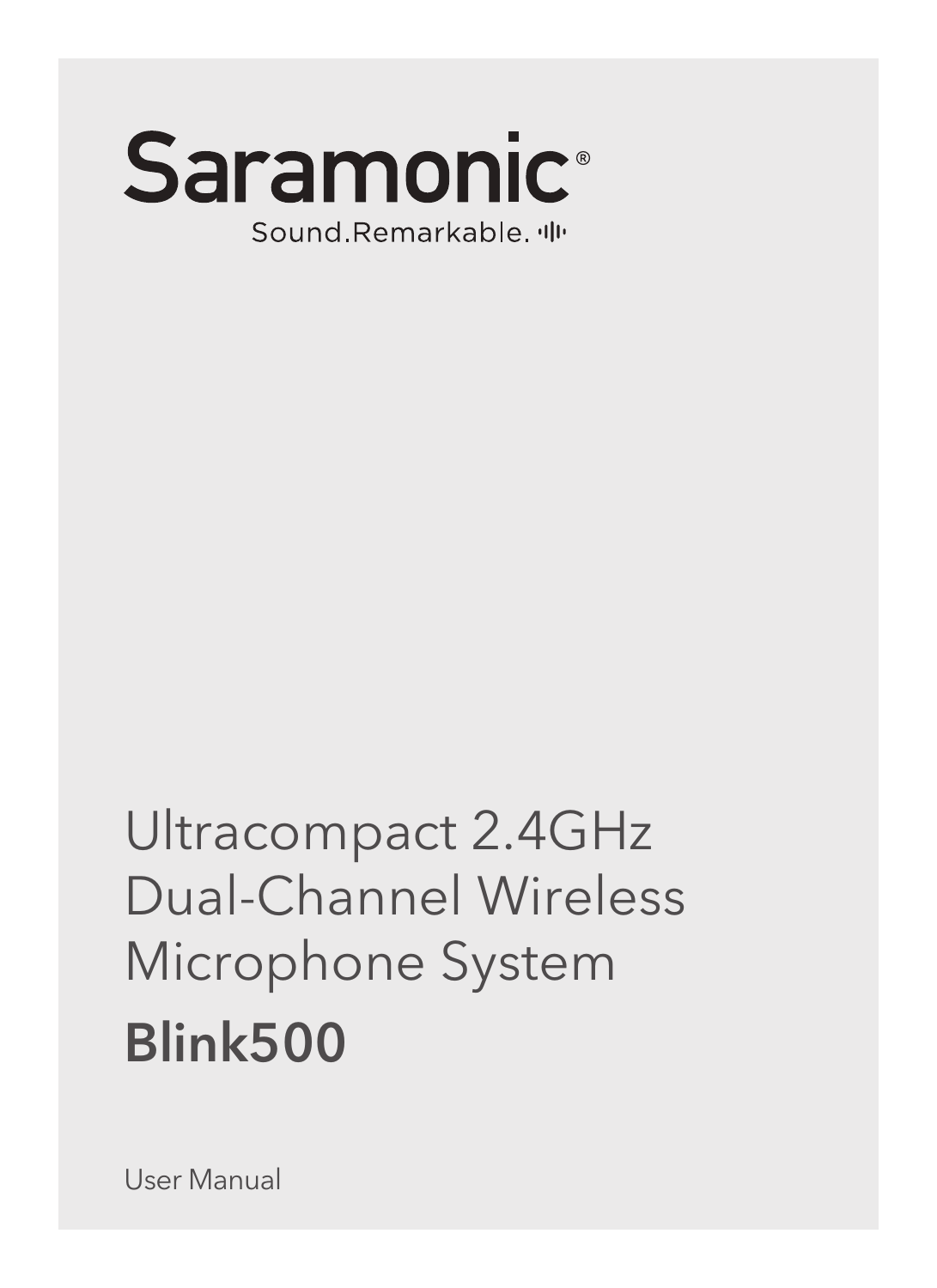### General Introduction

The Saramonic Blink500 is an incredibly lightweight, ultracompact and easy-to-use 2-person wireless microphone system for DSLR, Mirrorless and Video cameras, or mobile devices that delivers detailed, broadcast-quality sound.

The system series is comprised of three different receivers. The RX receiver has a 3.5mm output and includes TRS and TRRS output cables, allowing it to work with any device with a 3.5mm audio input. The RXDi receiver has a MFi Certified Lightning output and is designed for Apple iOS devices. And the RXUC receiver has a USB-C output and is designed for devices with a USB-C port, including Android smartphones and tablets.

The clip-on transmitter has a great sounding built-in mic and it is small and light enough to clip to shirts and clothing, or you can use it as a traditional beltpack transmitter with the included SR-M1 professional lavalier microphone.

No technical knowledge of audio is required to operate. The Blink500 system operates on the interference-free 2.4GHz spectrum and automatically hops to free channels to avoid static noise and audio dropouts.

### There are six kits available in the Blink500 series:

| Model                   | In the box                                         |
|-------------------------|----------------------------------------------------|
| Blink500 B1(TX+RX)      | $1 \times$ Blink500 $RX$<br>$1 \times$ Blink500 TX |
| $Blink500 B2(TX+TX+RX)$ | $1 \times$ Blink500 RX<br>$2 \times$ Blink500 TX   |
| Blink500 B3(TX+RXDi)    | $1 \times$ Blink500 RXDi<br>$1 \times$ Blink500 TX |
| Blink500 B4(TX+TX+RXDi) | 1×Blink500 RXDi<br>$2 \times$ Blink500 TX          |
| Blink500 B5(TX+RXUC)    | 1×Blink500 RXUC<br>$1 \times$ Blink500 TX          |
| Blink500 B6(TX+TX+RXUC) | $1 \times$ Blink500 RXUC<br>$2 \times$ Blink500 TX |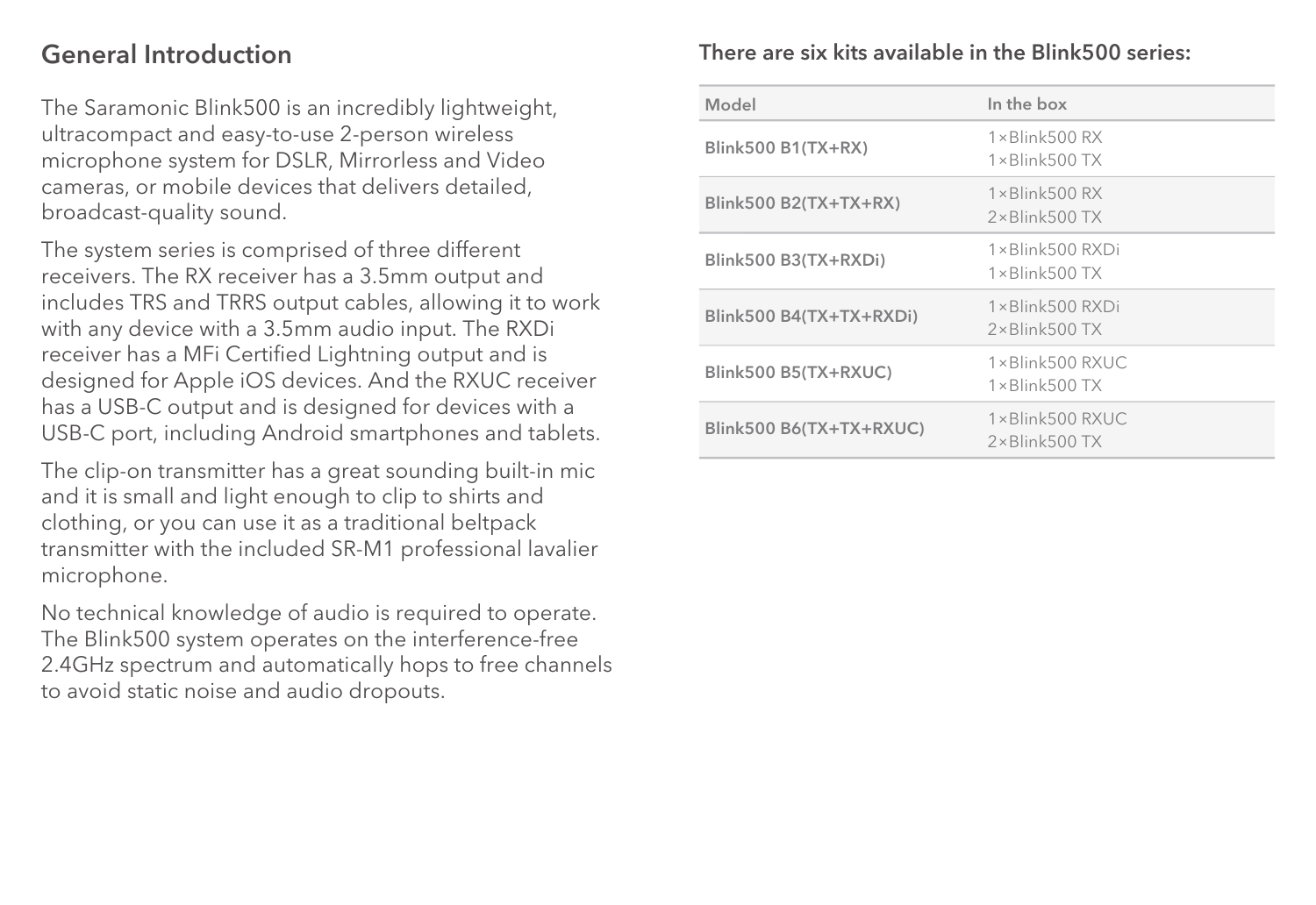### Product Structure

1. Blink500 RX: Clip-On and Shoe-Mountable Receiver



① Power Key Long press to turn on or off the receiver.

② Power and Pairing Indicator

#### Power Functions:

Solid Red Light = Low Battery

#### Pairing Functions:

Flashing Blue Light (every one second) = Unpaired Quick Flashing Blue Light (every 0.5 second) = Waiting for Pairing

Solid Blue Light = Paired Successfully

Once the receiver and transmitter are paired, they will be connected with each other automatically, even when powered off and on.

③ USB Type-C Charging Port

④ Charge Indicator Solid Green Light = Charging Battery Light turns off when fully charged.

#### ⑤ Line Out

Connect the receiver to a DSLR or Mirrorless camera, camcorder, smartphone, tablet, mixer or amplifier with the supplied output cables.

⑥ Pairing Pin-Hole

⑦ Belt Clip and Standard Cold Shoe Mount

### 2. Blink500 RXDi: Lightning Receiver



### ① Lightning Connector

② Pairing Indicator

Flashing Blue Light (every one second) = Unpaired Quick Flashing Blue Light (every 0.5 second) = Waiting for

Pairing

Solid Blue Light = Paired Successfully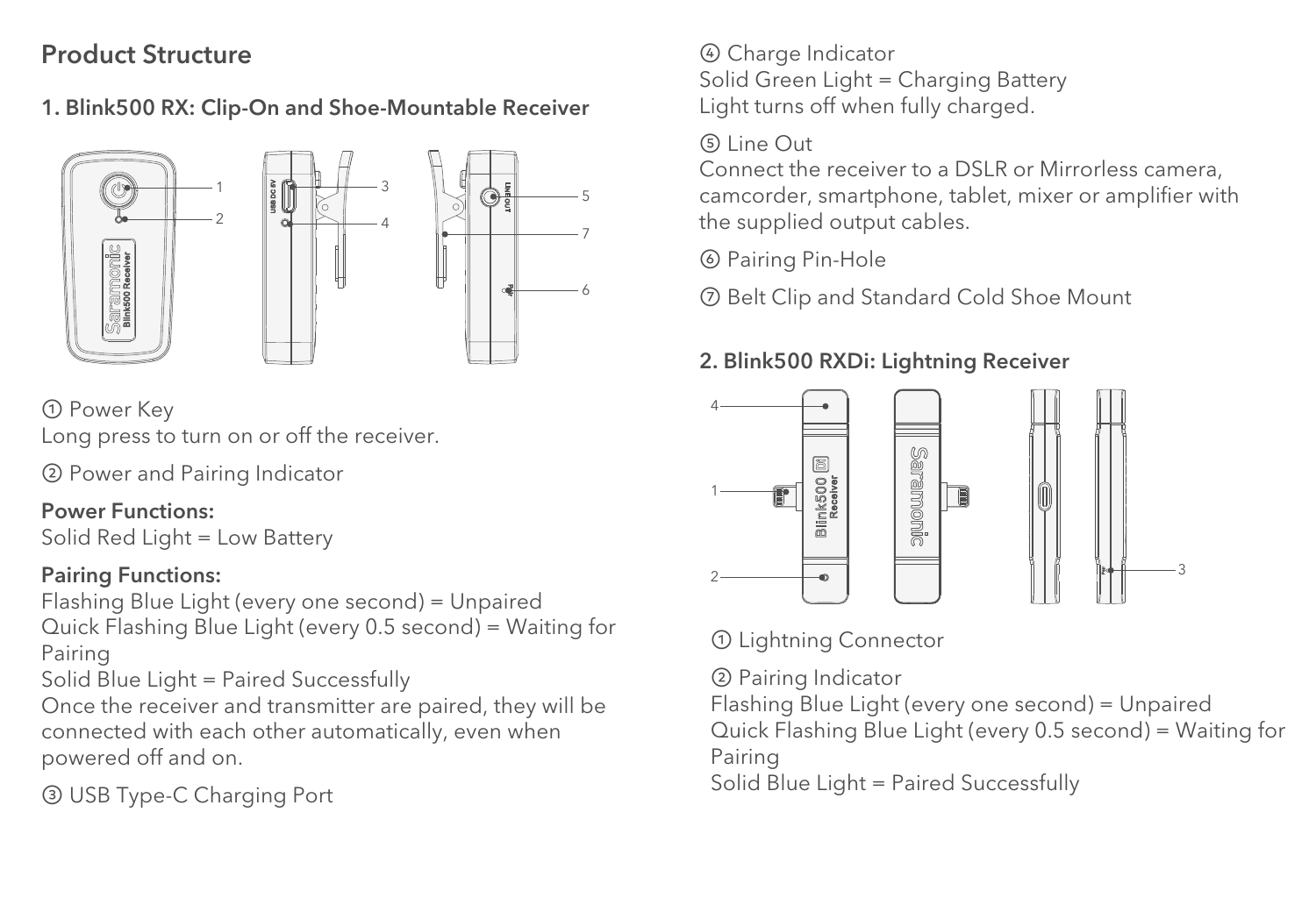Once the receiver and transmitter are paired, they will be connected with each other automatically, even when powered off and on.

- ③ Pairing Pin-Hole
- ④ Antenna

### 3. Blink500 RXUC: USB-C Receiver



① USB Type-C Connector

② Pairing Indicator

Flashing Blue Light (every one second) = Unpaired Quick Flashing Blue Light (every 0.5 second) = Waiting for Pairing

Solid Blue Light = Paired Successfully

Once the receiver and transmitter are paired, they will be connected with each other automatically, even when powered off and on.

③ Pairing Pin-Hole

④ Antenna

### 4. Blink500 TX: Body-pack Transmitter with Microphone



### ① Power Key

Long press to turn on or off the transmitter.

② Power Indicator, Volume Indicator and Pairing Indicator

#### Power Functions:

Solid Red Light = Low Battery

#### When charging: Solid Green Light = Charging Battery Light turns off when fully charged.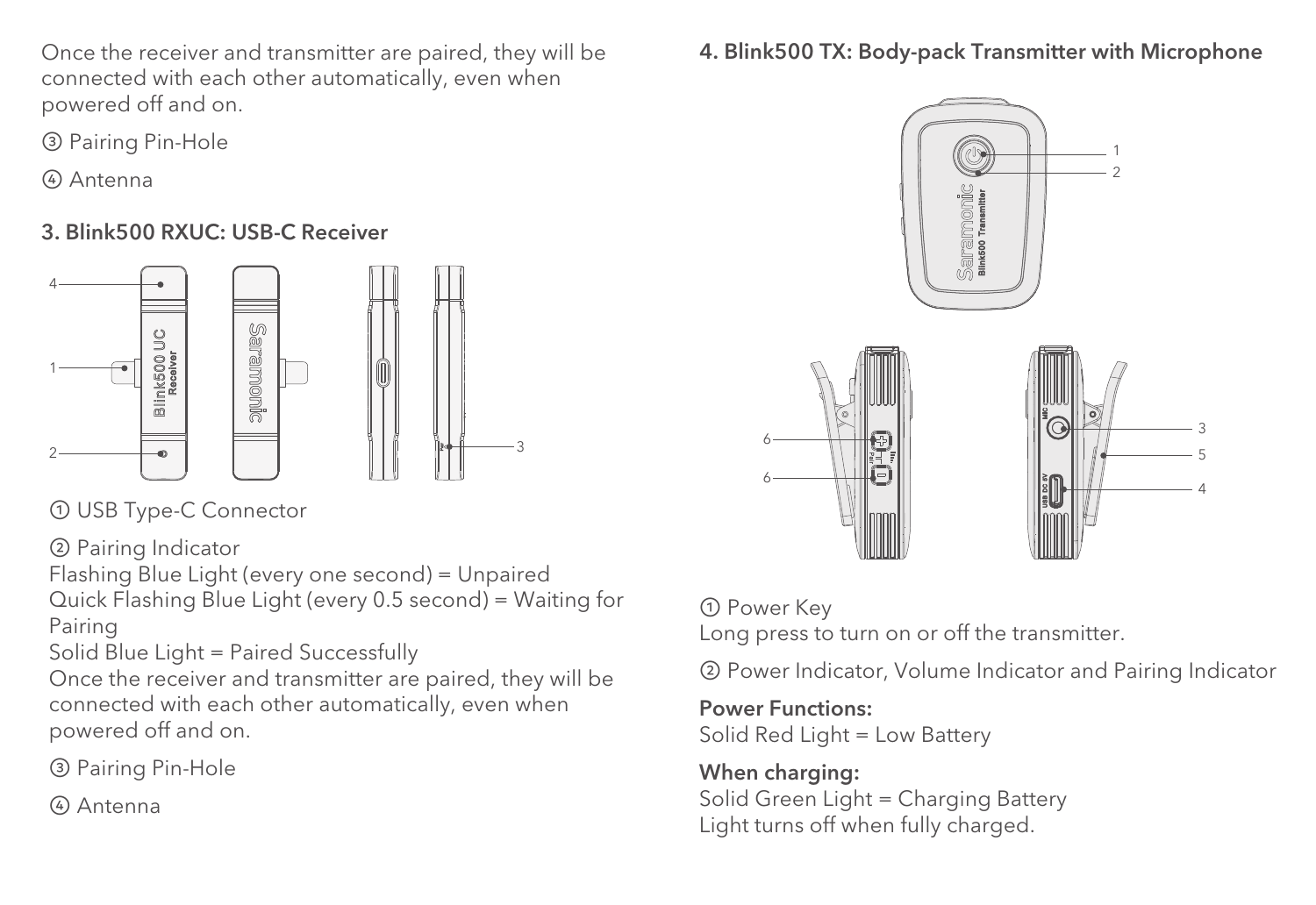#### Volume Functions:

Indicates the volume setting in three stages.



Adjust the audio level by the "+" and "-" buttons. Default is in the third stage. The transmitter mic will be muted if you turn down the volume till all

the lights are turned off.

Pairing Functions:



Flashing Blue Light (every one second) = Unpaired Slow Flashing Blue Light (every three seconds) = Paired Successfully

③ 3.5mm Audio Input

Connect to the supplied lavalier microphone.

- ④ USB Typc-C Charging Port
- ⑤ Belt Clip and Standard Cold Shoe Mount
- ⑥ Volume Control Buttons & Pair Buttons

## Operation Guide

### For the Blink500 B1/B2 kit

- 1. Turn on the transmitter TX by long pressing the power key.
- 2. Turn on the receiver RX by long pressing the power key.
- 3. Insert the pairing pin into the pairing pin-hole of RX, press hard and the pair indicator should be quick flashing at every 0.5s. Press both the "+" and "-" button of transmitter TX simultaneously within 10 seconds.
- 4. The kit will be paired when the RX pair indicator is solid blue and the TX pair indicator is flashing slowly.

### *Note: To pair the second transmitter TX, just repeat the step 3 and 4.*

- 5. Connect the receiver RX to the mic jack of a camera, camcorder, recorder or mixer with the supplied 3.5mm TRS audio cable. Or connect the RX to a smartphone or tablet with the supplied 3.5mm TRS to TRRS audio cable.
- 6. You are ready to record.

 *Note: The output of receiver RX is line out. You can connect it to speaker system. To avoid noise during connection, before connecting the receiver to a speaker system, please mute the speaker system and do not use the headphones.*

### For the Blink500 B3/B4/B5/B6 kit

- 1. Turn on the transmitter by long pressing the power key.
- 2. Plug the RXDi into an iOS device or the RXUC into an USB Type-C device. Please make sure the antenna (yellow side) is oriented on the top of the device, when in landscape mode, to get the best signal.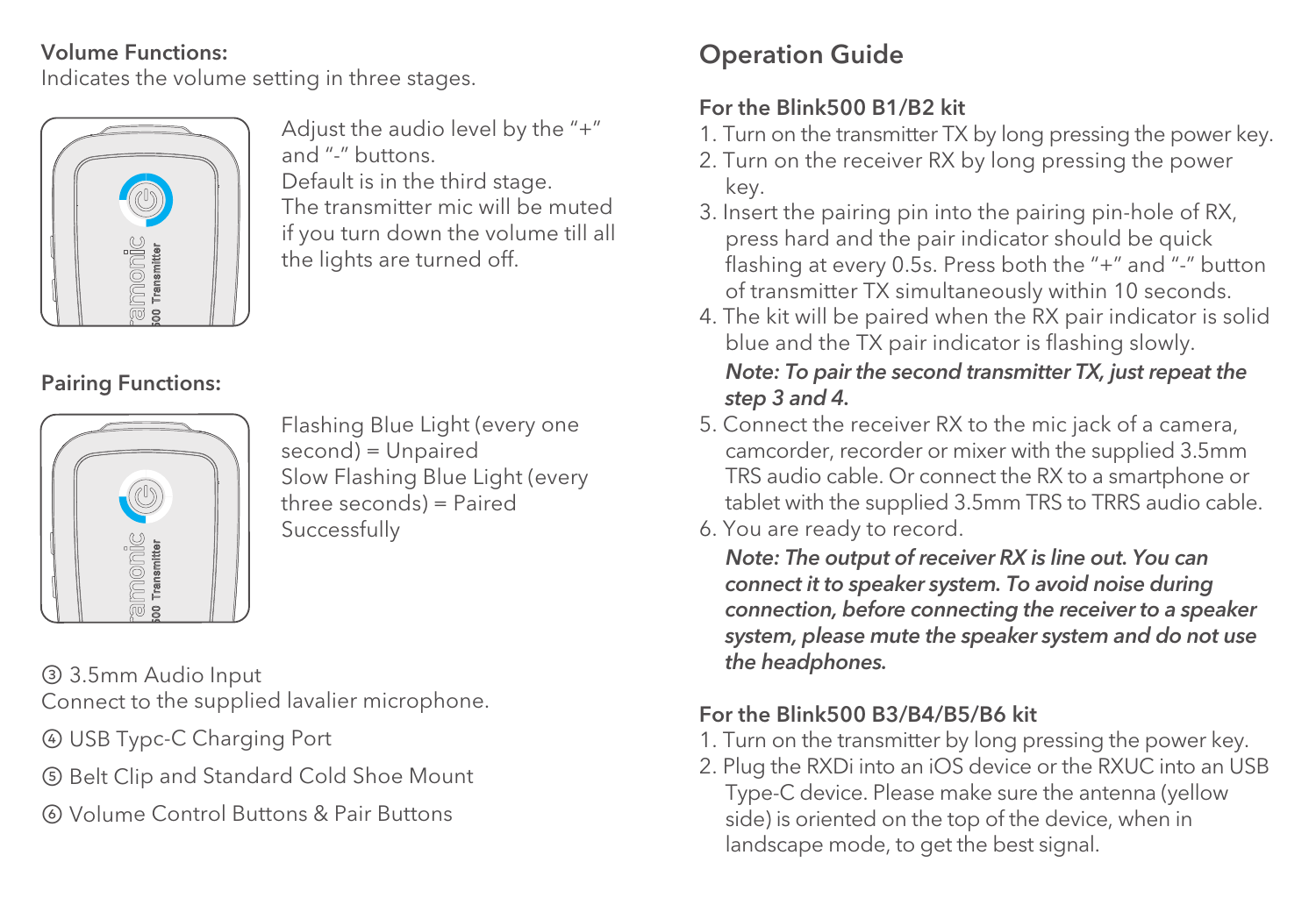- 3. Insert the pairing pin into the pairing pin-hole of RXDi or RXUC, press hard and the pair indicator should be quick flashing at every 0.5s. Press both the "+"and "-" button of transmitter TX simultaneously within 10 seconds.
- 4. The kit will be paired when the RX pair indicator is solid blue and the TX pair indicator is flash slowly.

#### *Note: To pair the second transmitter TX, just repeat the step 3 and 4.*

5. You are ready to record.

### Specification

| Blink500 RXUC                |                                     |
|------------------------------|-------------------------------------|
| <b>Transmission Type</b>     | 2.4GHz Digital Freguency            |
| Modulation                   | GESK                                |
| <b>Operating Range</b>       | Up to 164' (50m)                    |
| Audio Output Connector       | USB-C Connector                     |
| <b>Power Requirements</b>    | Supplied by USB-C Devices           |
| <b>Built-in Battery Life</b> | Approx. 6 hours                     |
| Antenna                      | PIFA Antenna                        |
| Weight                       | Approx. 10.5g (0.37oz)              |
| Dimensions                   | 76×16.5×11mm                        |
| <b>Operating Temperature</b> | $0^{\circ}$ C to $50^{\circ}$ C     |
| Storage Temperature          | $-20^{\circ}$ C to $+55^{\circ}$ C. |

| Blink500 RXDi                |                                     |  |
|------------------------------|-------------------------------------|--|
| <b>Transmission Type</b>     | 2.4GHz Digital Frequency            |  |
| Modulation                   | GESK                                |  |
| <b>Operating Range</b>       | Up to 164' (50m)                    |  |
| Audio Output Connector       | MFi Certified Lightning Connector   |  |
| Power Requirement            | Supplied by iOS Device              |  |
| <b>Built-in Battery Life</b> | Approx. 6 hours                     |  |
| Antenna                      | PIFA Antenna                        |  |
| Weight                       | Approx. 11g (0.38oz)                |  |
| Dimensions                   | 76×16.5×11mm                        |  |
| <b>Operating Temperature</b> | $0^{\circ}$ C to $50^{\circ}$ C     |  |
| Storage Temperature          | $-20^{\circ}$ C to $+55^{\circ}$ C. |  |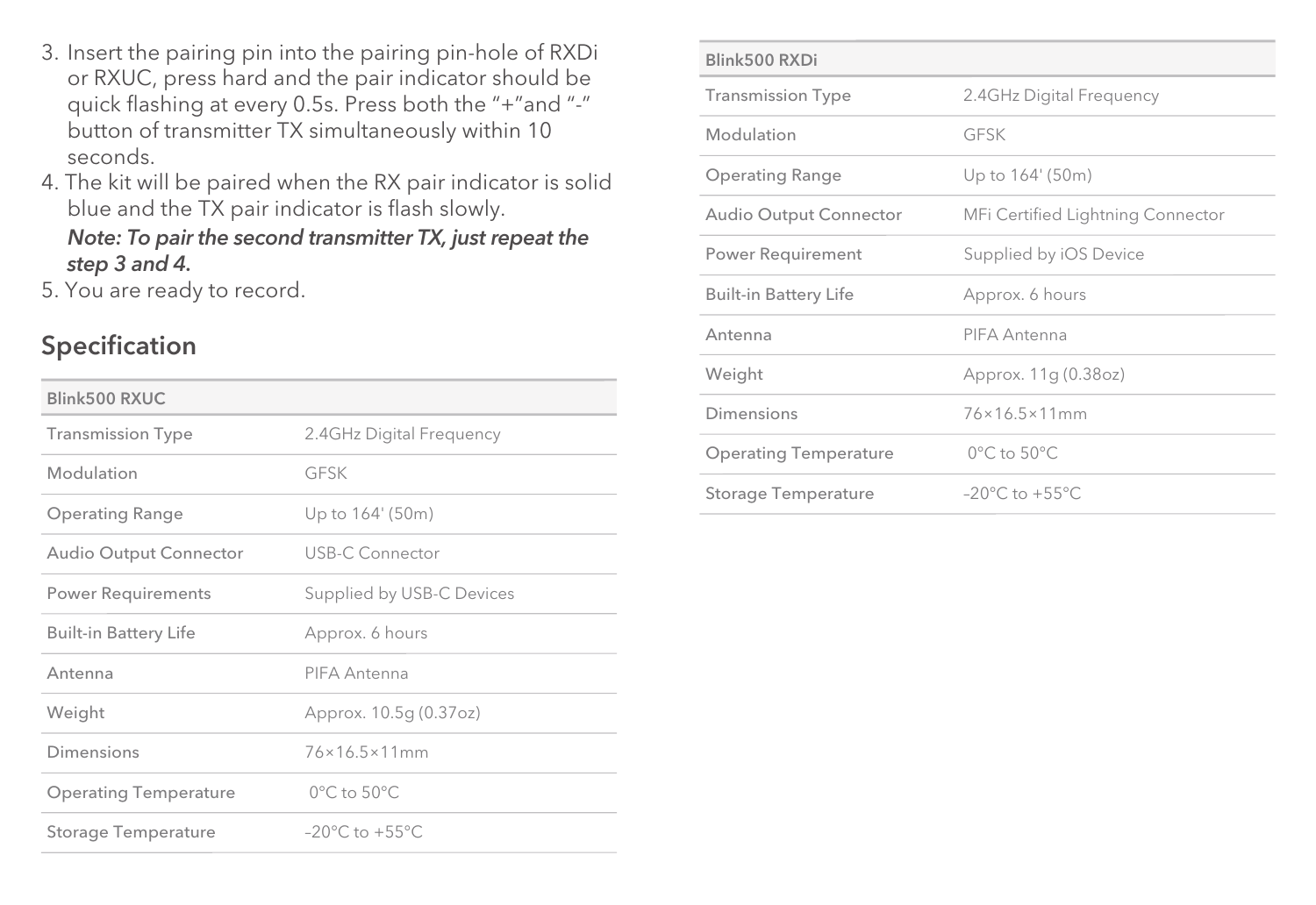| Blink500 RX                  |                                        |
|------------------------------|----------------------------------------|
| <b>Transmission Type</b>     | 2.4GHz Digital Frequency               |
| Modulation                   | GESK                                   |
| <b>Operating Range</b>       | Up to 164' (50m)                       |
| Audio Output Connector       | 3.5 mm Jack                            |
| Audio Output level           | $-60$ dBV                              |
| <b>Power Requirements</b>    | Built-in Li-ion Battery or USB-C DC 5V |
| <b>Built-In Battery Life</b> | Approx. 6 hours                        |
| Antenna                      | PIFA Antenna                           |
| Weight                       | Approx. 26.5g (0.93oz)                 |
| Dimensions                   | $62 \times 33 \times 15.5$ mm          |
| <b>Operating Temperature</b> | $0^{\circ}$ C to $50^{\circ}$ C        |
| <b>Storage Temperature</b>   | $-20^{\circ}$ C to $+55^{\circ}$ C.    |

| Blink500 TX                  |                                                                  |  |
|------------------------------|------------------------------------------------------------------|--|
| <b>Transmission Type</b>     | 2.4GHz Digital Frequency                                         |  |
| Modulation                   | GESK                                                             |  |
| <b>Operating Range</b>       | Up to 164' (50m)                                                 |  |
| <b>RF Output Power</b>       | 10mW                                                             |  |
| Polar Pattern                | Omnidirectional                                                  |  |
| <b>Frequency Response</b>    | 50Hz-18KHz                                                       |  |
| Maximum SPL                  | Built-in Microphone: 120dB SPL<br>Lavalier Microphone: 110dB SPL |  |
| Sensitivity                  | Built-in Microphone: -42dB<br>Lavalier Microphone: - 30dB        |  |
| <b>SNR</b>                   | >78dB                                                            |  |
|                              |                                                                  |  |
| <b>Power Requirements</b>    | Built-in Li-ion Battery or USB-C DC 5V                           |  |
| <b>Built-in Battery Life</b> | Approx. 6 hours                                                  |  |
| Antenna                      | PIFA Antenna                                                     |  |
| Audio Inputs                 | 3.5mm TRS Lavalier Microphone Input<br>or Built-in Microphone    |  |
| Weight                       | Approx. 34g (1.2oz)                                              |  |
| Dimensions                   | $63\times43\times16.5$ mm                                        |  |
| <b>Operating Temperature</b> | $0^{\circ}$ C to $50^{\circ}$ C                                  |  |
| <b>Storage Temperature</b>   | $-20^{\circ}$ C to $+55^{\circ}$ C.                              |  |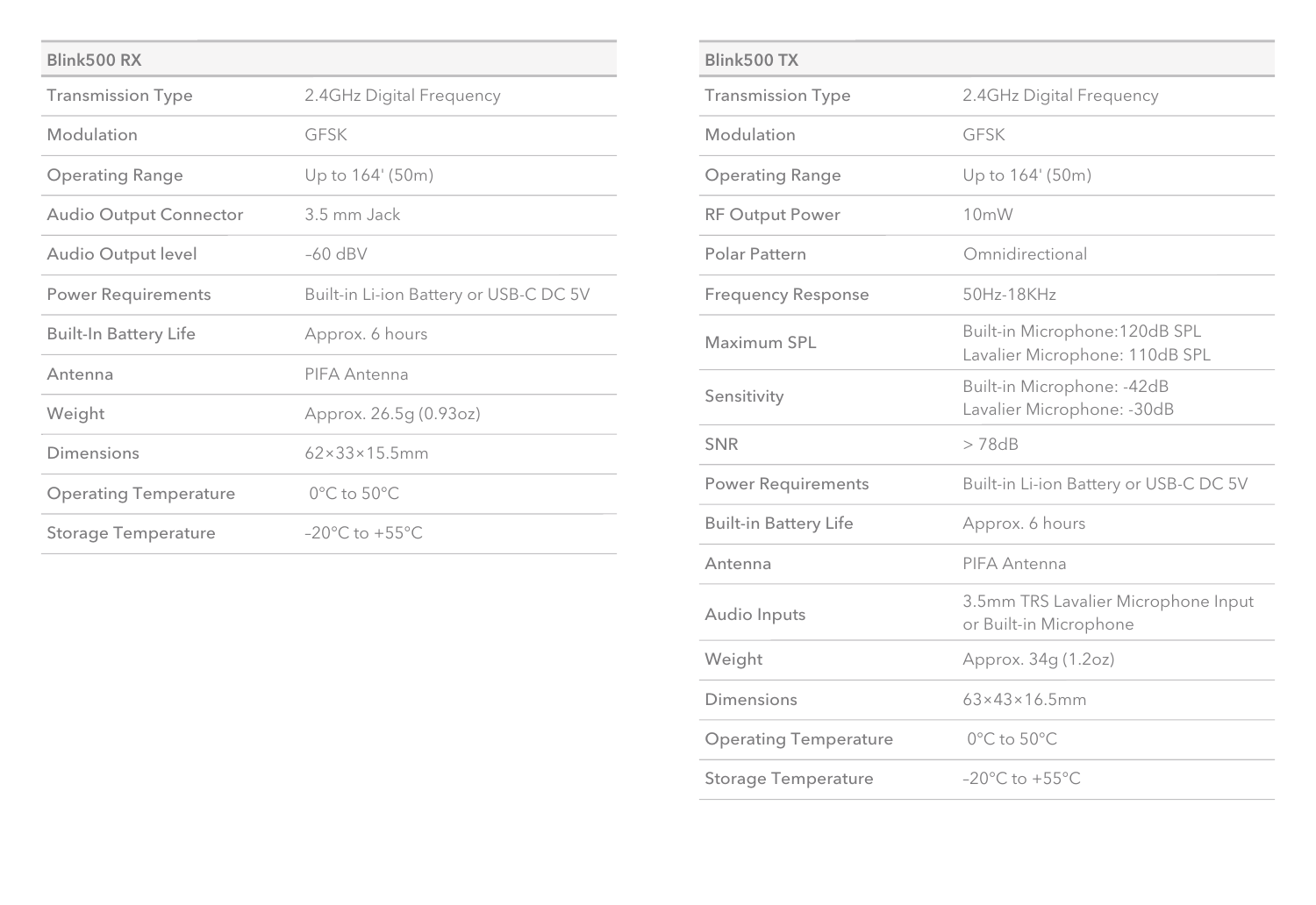### Packing List

### Blink500 RX

- 1× Blink500 RX Receiver with Built-In Clip and Camera Shoe-Mount
- 1× 1' (30.5 cm) Gold-Plated 3.5mm TRS to TRS Output Cable for Cameras
- 1× 1' (30.5 cm) Gold-Plated 3.5mm TRS to TRRS Output Cable for Smartphones and Tablets
- 1× 1' (30.5 cm) Gold-Plated USB-C to USB-A Charging Cables 1× Pairing Pin
- 1× Warranty Card
- 1× User Manual

### Blink500 TX

- 1× Blink500 TX Transmitter with Built-In Microphone and Clip
- 1× SR-M1 Omnidirectional Lavalier Microphone
- 1× Alligator-Style Lavalier Microphone Clip
- 1× Foam Lavalier Windscreen
- 1× 1' (30.5 cm) Gold-Plated USB-C to USB-A Charging Cable
- 1× Pairing Pin
- 1× Warranty Card
- 1× User Manual

### Blink500 RXDi

- 1× Blink 500 RXDi Receiver with MFi Certified Apple Lightning Connector
- 1× Pairing Pin
- 1× Warranty Card
- 1× User Manual

### Blink500 RXUC

- 1× Blink 500 RXUC Receiver with USB-C Connector
- 1× Pairing Pin
- 1× Warranty Card
- 1× User Manual

### Blink500 B1(TX+RX)

- 1× Blink500 RX Receiver with Built-In Clip and Camera Shoe-Mount
- 1× Blink500 TX Transmitter with Built-In Microphone and Clip
- 1× 1' (30.5 cm) Gold-Plated 3.5mm TRS to TRS Output Cable for Cameras
- 1× 1' (30.5 cm) Gold-Plated 3.5mm TRS to TRRS Output Cable for Smartphones and Tablets
- 2× 1' (30.5 cm) Gold-Plated USB-C to USB-A Charging Cables
- 1× SR-M1 Omnidirectional Lavalier Microphone
- 1× Alligator-Style Lavalier Microphone Clip
- 1× Foam Lavalier Windscreen
- 1× Pairing Pin
- 1× Warranty Card
- 1× User Manual

### Blink500 B2(TX+TX+RX)

- 1× Blink500 RX Receiver with Built-In Clip and Camera Shoe-Mount
- 2 × Blink500 TX Transmitters with Built-In Microphone and Clip
- 1× 1' (30.5 cm) Gold-Plated 3.5mm TRS to TRS Output Cable for Cameras
- 1× 1' (30.5 cm) Gold-Plated 3.5mm TRS to TRRS Output Cable for Smartphones and Tablets
- 3× 1' (30.5 cm) Gold-Plated USB-C to USB-A Charging Cables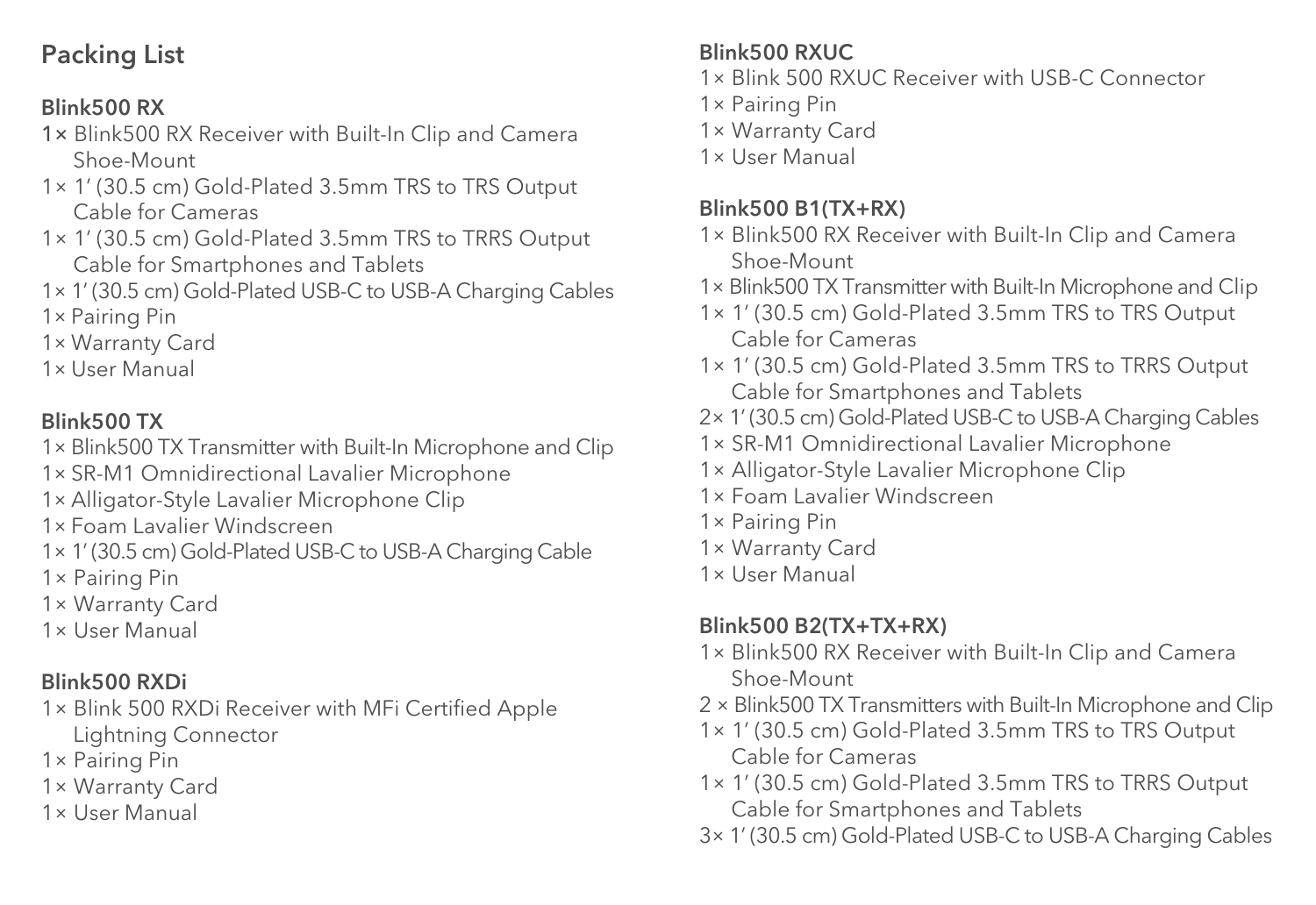2× SR-M1 Omnidirectional Lavalier Microphones

- 2× Alligator-Style Lavalier Microphone Clips
- 2× Foam Lavalier Windscreens
- 1× Pairing Pin
- 1× Warranty Card
- 1× User Manual

### Blink500 B3(TX+RXDi)

- 1× Blink500 RXDi Receiver with MFi Certified Apple Lightning Connector
- 1× Blink500 TX Transmitter with Built-In Microphone and Clip
- 1× SR-M1 Omnidirectional Lavalier Microphone
- 1× Alligator-Style Lavalier Microphone Clip
- 1× Foam Lavalier Windscreen
- 1× 1' (30.5 cm) Gold-Plated USB-C to USB-A Charging Cable 1× Pairing Pin
- 1× Warranty Card
- 1× User Manual

### Blink500 B4(TX+TX+RXDi)

- 1× Blink500 RXDi Receiver with MFi Certified Apple Lightning Connector
- 2× Blink500 TX Transmitters with Built-In Microphone and Clip
- 2× SR-M1 Omnidirectional Lavalier Microphones
- 2× Alligator-Style Lavalier Microphone Clips
- 2× Foam Lavalier Windscreens
- 2× 1' (30.5 cm) Gold-Plated USB-C to USB-A Charging Cables
- 1× Pairing Pin
- 1× Warranty Card
- 1× User Manual

### Blink500 B5(TX+RXUC)

- 1× Blink500 RXUC Receiver with USB-C Connector
- 1× Blink500 TX Transmitter with Built-In Microphone and Clip
- 1× SR-M1 Omnidirectional Lavalier Microphones
- 1× Alligator-Style Lavalier Microphone Clip
- 1× Foam Lavalier Windscreen
- 1× 1' (30.5 cm) Gold-Plated USB-C to USB-A Charging Cable
- 1× Pairing Pin
- 1× Warranty Card
- 1× User Manual

### Blink500 B6(TX+TX+RXUC)

- 1× Blink500 RXUC Receiver with USB-C Connector
- 2× Blink500 TX Transmitters with Built-In Microphone and Clip
- 2× SR-M1 Omnidirectional Lavalier Microphones
- 2× Alligator-Style Lavalier Microphone Clips
- 2× Foam Lavalier Windscreens
- 2× 1' (30.5 cm) Gold-Plated USB-C to USB-A Charging Cables
- 1× Pairing Pin
- 1× Warranty Card
- 1× User Manual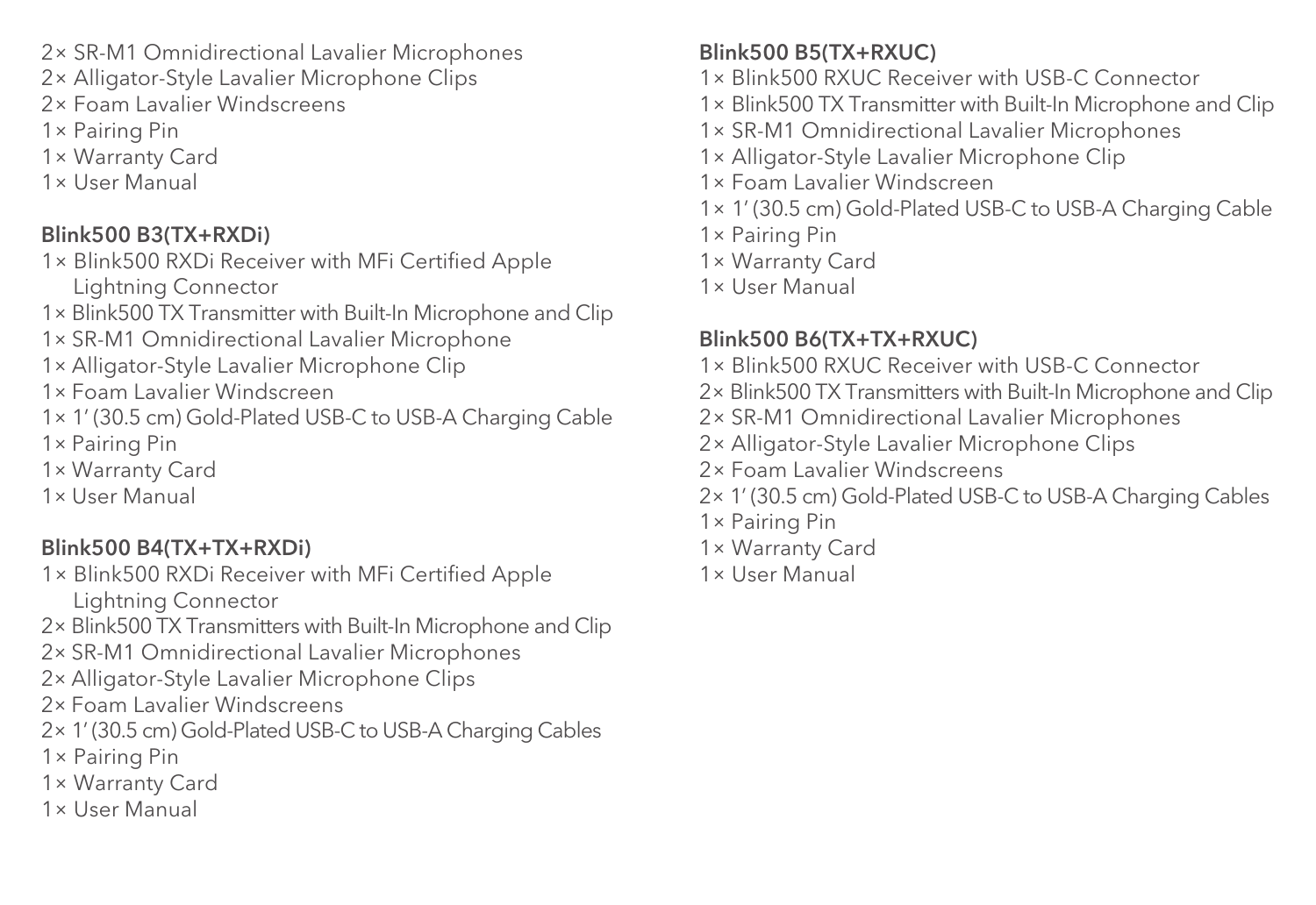### Common Technical Issues and Solutions

If you encounter problems when using the Blink500 system, please refer to the follow checklist before contacting technical support. If the problem cannot be solved, please contact the dealer's after-sales service department.

| Problems                              | Causes                                                       | Solutions                                                                                                                                                          |
|---------------------------------------|--------------------------------------------------------------|--------------------------------------------------------------------------------------------------------------------------------------------------------------------|
| The RX/TX cannot<br>be turned on      | The battery is very low.                                     | Charge the RX/TX with<br>the supplied charging<br>cable.                                                                                                           |
| The battery become<br>drained quickly | The device is being<br>used under cold or<br>hot conditions. | Recharge or move to less<br>cold or hot enviornment.                                                                                                               |
|                                       | The transmitter TX<br>is muted.                              | Adjust the sound by the<br>$'' +''$ and "-" buttons.                                                                                                               |
| There is no sound                     | The transmitter and<br>receiver is not paired.               | Pair the system. Refer to<br>the "Operation Guide."                                                                                                                |
|                                       | The audio cable is<br>not fully plugged in.                  | Re-plug the audio cable.                                                                                                                                           |
| The sound is weak                     | The transmitter volume<br>setting is too low.                | Adjust the volume, the<br>goal is to transmit the<br>highest level in the entire<br>signal path without distortion<br>to get the highest signal to<br>noise ratio. |
| The sound is distorted                | Transmitter/receiver<br>volume setting is not<br>suitable.   | Adjust the volume, the<br>goal is to transmit the<br>highest level in the entire<br>signal path without distortion<br>to get the highest signal to<br>noise ratio. |
|                                       | Using a mono plug<br>headphone.                              | Please use the headphone<br>with stereo plug                                                                                                                       |

| Problems                                           | Causes                                                                                                                  | Solutions                                                                                                                                                                                                                                                                                                                                                                                             |
|----------------------------------------------------|-------------------------------------------------------------------------------------------------------------------------|-------------------------------------------------------------------------------------------------------------------------------------------------------------------------------------------------------------------------------------------------------------------------------------------------------------------------------------------------------------------------------------------------------|
| There is too much<br>ambient noise is<br>picked up | The Blink500 TX built-<br>in microphone is<br>omnidirectional.<br>The microphone may<br>pick up more ambient<br>sounds. | Please make sure the<br>microphone is as close<br>as possible to the subject<br>being shot.                                                                                                                                                                                                                                                                                                           |
|                                                    | Signal is interfered.                                                                                                   | 1. Adjust the angel of<br>transmitter/receiver.<br>2. There is more radio<br>frequency interference<br>outdoors. Try to move the<br>recording indoors.<br>3. Be away from conductive<br>objects such as metal and<br>water.<br>4. Overhead telephone<br>lines, fluorescent lights, and<br>metal fences may interfere<br>with wireless microphones.<br>5. Turn off all nearby<br>computers and phones. |
| There is sound<br>interruption or noise            | The RF signal is weak.                                                                                                  | 1. Make sure that the line<br>of sight between the<br>transmitter and receiver<br>antennas is unobstructed.<br>2. Your body, clothes, and<br>stage set may be a hindrance.<br>3. If there are obstacles, you<br>need to shorten the distance<br>between the transmitter and<br>the receiver.                                                                                                          |
|                                                    | The input level of the<br>camera, recorder or<br>mixer is too high.                                                     | Turn down the audio input<br>level of the camera or<br>recording device. Turn down<br>the gain of mixer.                                                                                                                                                                                                                                                                                              |
|                                                    | The volume of the<br>transmitter is too high.                                                                           | Lower the volume to the<br>second stage.                                                                                                                                                                                                                                                                                                                                                              |